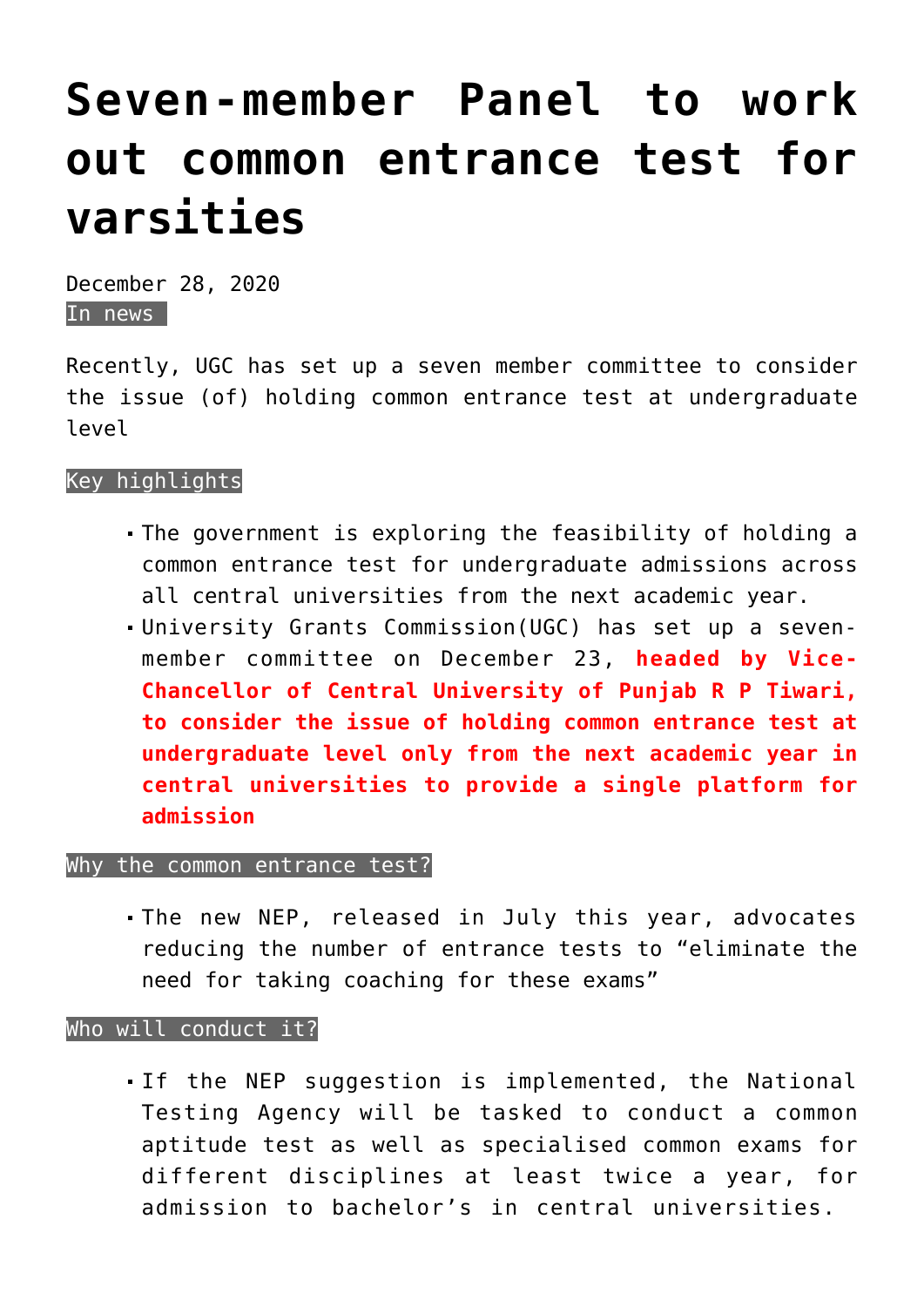## **National Testing Agency (NTA)**

NTA has been established as a premier, specialist, autonomous and self-sustained testing organization to conduct entrance examinations for admission/ fellowship in higher educational institutions.

# **Functions of National Testing Agency**

• To identify partner institutions with adequate infrastructure from the existing schools and higher education institutions which would facilitate conduct of online examinations without adversely impacting their academic routine

- To create a question bank for all subjects using the modern techniques
	- To establish a strong R&D culture as well as a pool of experts in different aspects of testing
- To help individual colleges and universities in the field of testing and to provide training and advisory services to the institutions in India.
	- To provide quality testing services to the academic institutions in India.

• To develop a state of the art culture of testing in India by using domestic and international expertise. To collaborate

with international organizations like ETS to achieve the same.

- To undertake any other examination that is entrusted to it by the Ministries.
- To undertake the reforms and training of school boards as well as other bodies where the testing standards should be comparable with the entrance examinations.

What is the role of the committee?

- Conducting a common entrance test seems simple but there are several intricacies. For instance, given the range of subjects offered across central universities, **this committee will have to identify the disciplines for which separate tests will be needed.**
- The government expects a report by January and hopes to